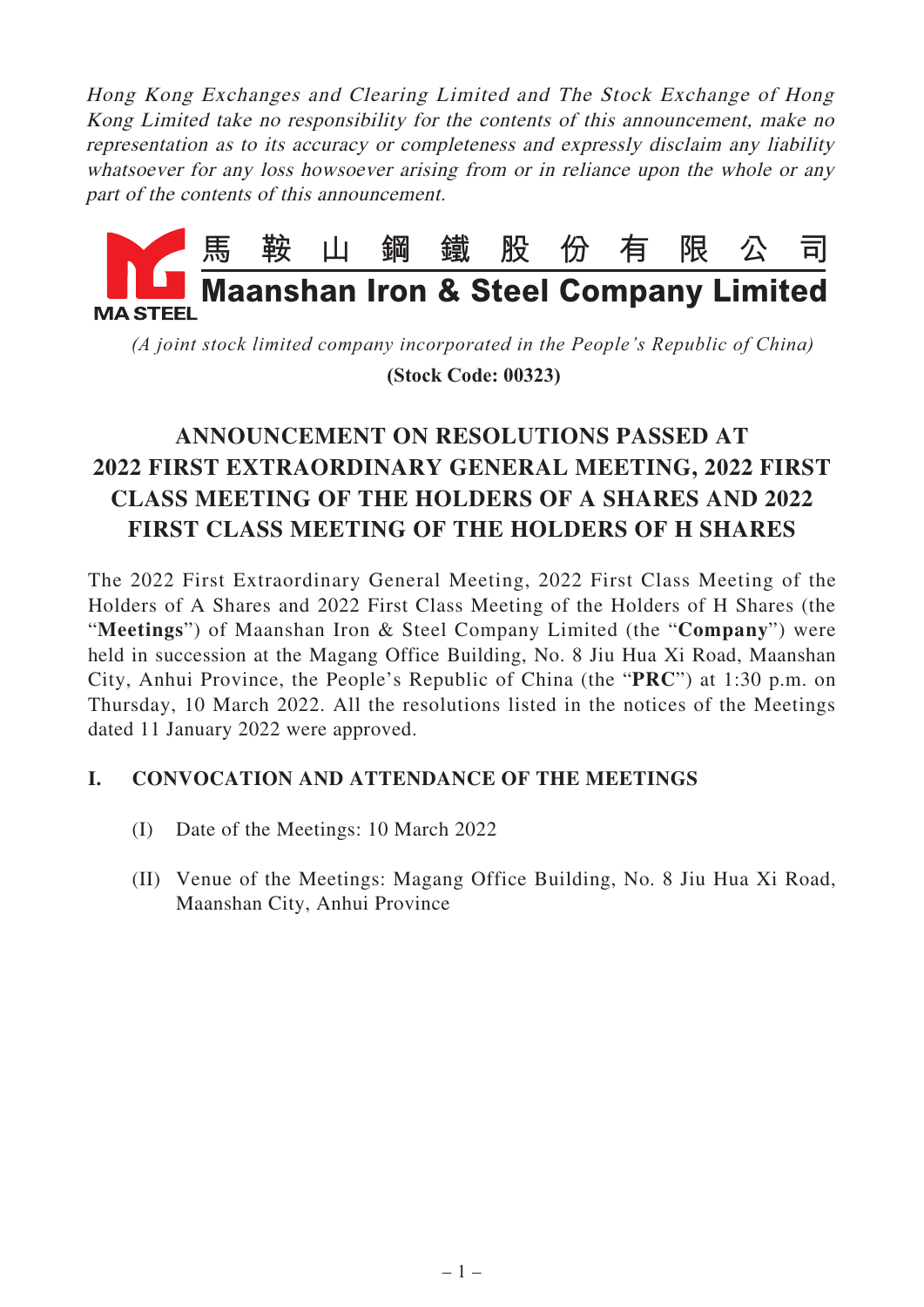(III) Details of holders of ordinary shares and holders of preference shares with restored voting rights present at the Meetings and their shareholdings:

11.12

| 1. | Number of shareholders attending either in person<br>or by proxy                                                                                    | 18            |
|----|-----------------------------------------------------------------------------------------------------------------------------------------------------|---------------|
|    | Among which: Number of holders of A shares                                                                                                          | 17            |
|    | Number of holders of overseas listed<br>foreign shares (H shares)                                                                                   | 1             |
| 2. | Total number of shares with voting rights held by<br>shareholders present at the EGM (shares)                                                       | 4,594,526,984 |
|    | Among which: Total number of shares held by<br>holders of A shares                                                                                  | 3,737,938,229 |
|    | Total number of shares held by<br>holders of overseas listed foreign<br>shares (H shares)                                                           | 856,588,755   |
| 3. | Percentage of shares with voting rights held by<br>holders present at the EGM to total number of<br>shares with voting rights of the Company $(\%)$ | 59.66         |
|    | Among which: Shares held by holders of A shares<br>to total number of shares $(\%)$                                                                 | 48.54         |

# **The 2022 First Extraordinary General Meeting**

#### **The 2022 First Class Meeting of the Holders of A Shares**

| Number of shareholders attending either in person<br>or by proxy                                                                                          |               |
|-----------------------------------------------------------------------------------------------------------------------------------------------------------|---------------|
| Total number of shares with voting rights held by<br>shareholders present at the meeting <i>(shares)</i>                                                  | 3,737,938,229 |
| Percentage of shares with voting rights held by<br>holders present at the meeting to total number of A<br>shares with voting rights of the Company $(\%)$ | 62.64         |

Shares held by holders of overseas listed foreign shares to total

number of shares (%)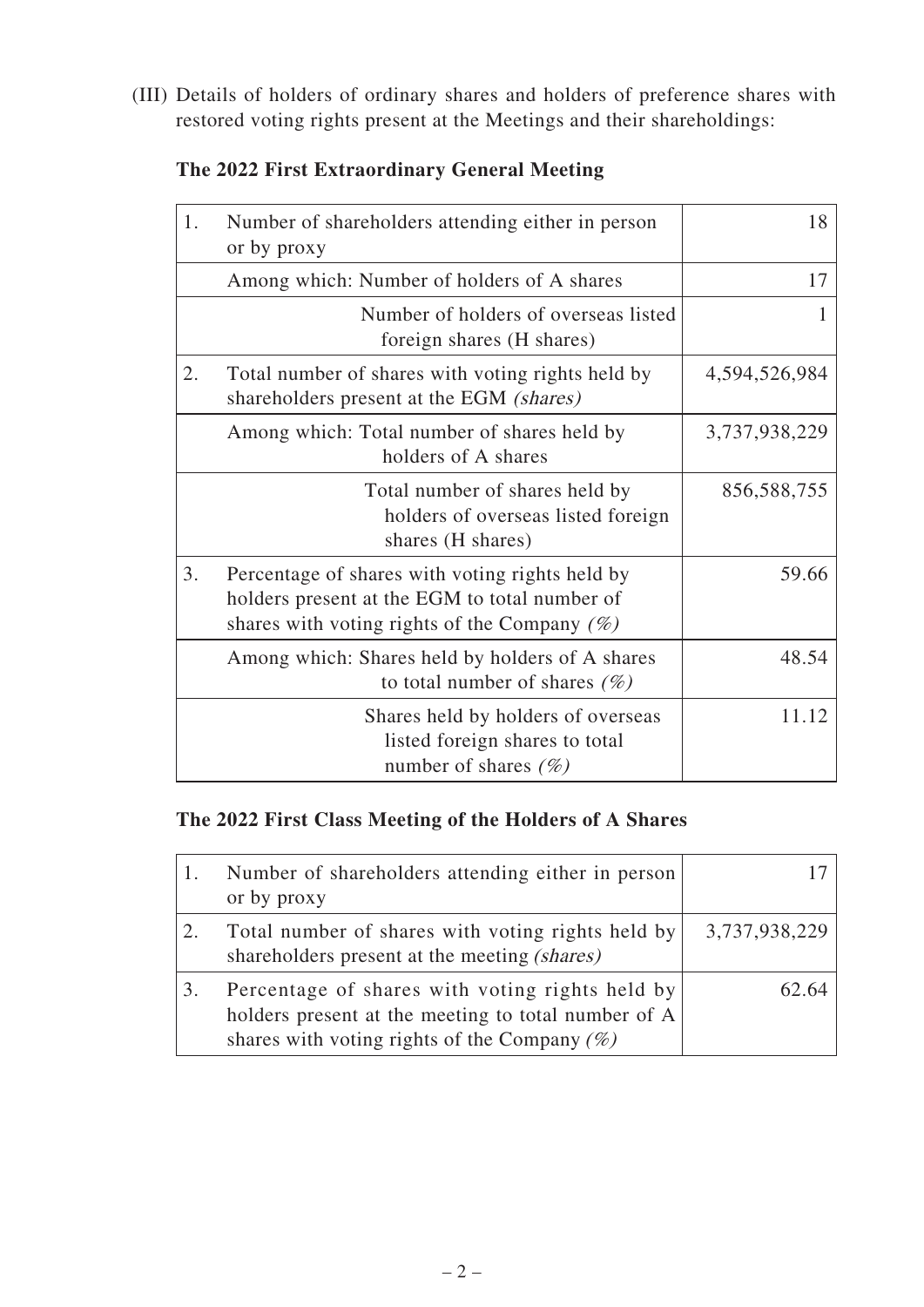### **The 2022 First Class Meeting of the Holders of H Shares**

| Number of shareholders attending either in person<br>or by proxy                                                                                          |             |
|-----------------------------------------------------------------------------------------------------------------------------------------------------------|-------------|
| Total number of shares with voting rights held by<br>shareholders present at the meeting <i>(shares)</i>                                                  | 856,038,255 |
| Percentage of shares with voting rights held by<br>holders present at the meeting to total number of H<br>shares with voting rights of the Company $(\%)$ | 49.40       |

- (IV) Voting was held in compliance with stipulations of the Company Law and the Articles of Association of the Company. The Meetings were presided over by Mr. Ding Yi, the chairman of the Company.
- (V) Directors, supervisors and secretary to the board of directors present at the Meetings
	- 1. 5 out of 5 current directors of the Company were present at the Meetings;
	- 2. 5 out of 5 current supervisors of the Company were present at the Meetings;
	- 3. Ms. He Hongyun, secretary to the board of directors, and the senior management members including Mr. Mao Zhanhong, Mr. Fu Ming and Mr. Zhang Maohan were present at the Meetings.

In addition, Mr. Zhang Chengdong and Ms. Zhang Yiji, lawyers from Beijing Dentons Law Office LLP (Nanjing) appointed by the Company, attended the Meetings. Da Hua Certified Public Accountants (Special General Partnership) Anhui Branch acted as the scrutineer of the Meetings, and Mr. Wang Yuan attended the Meetings on behalf of the institute.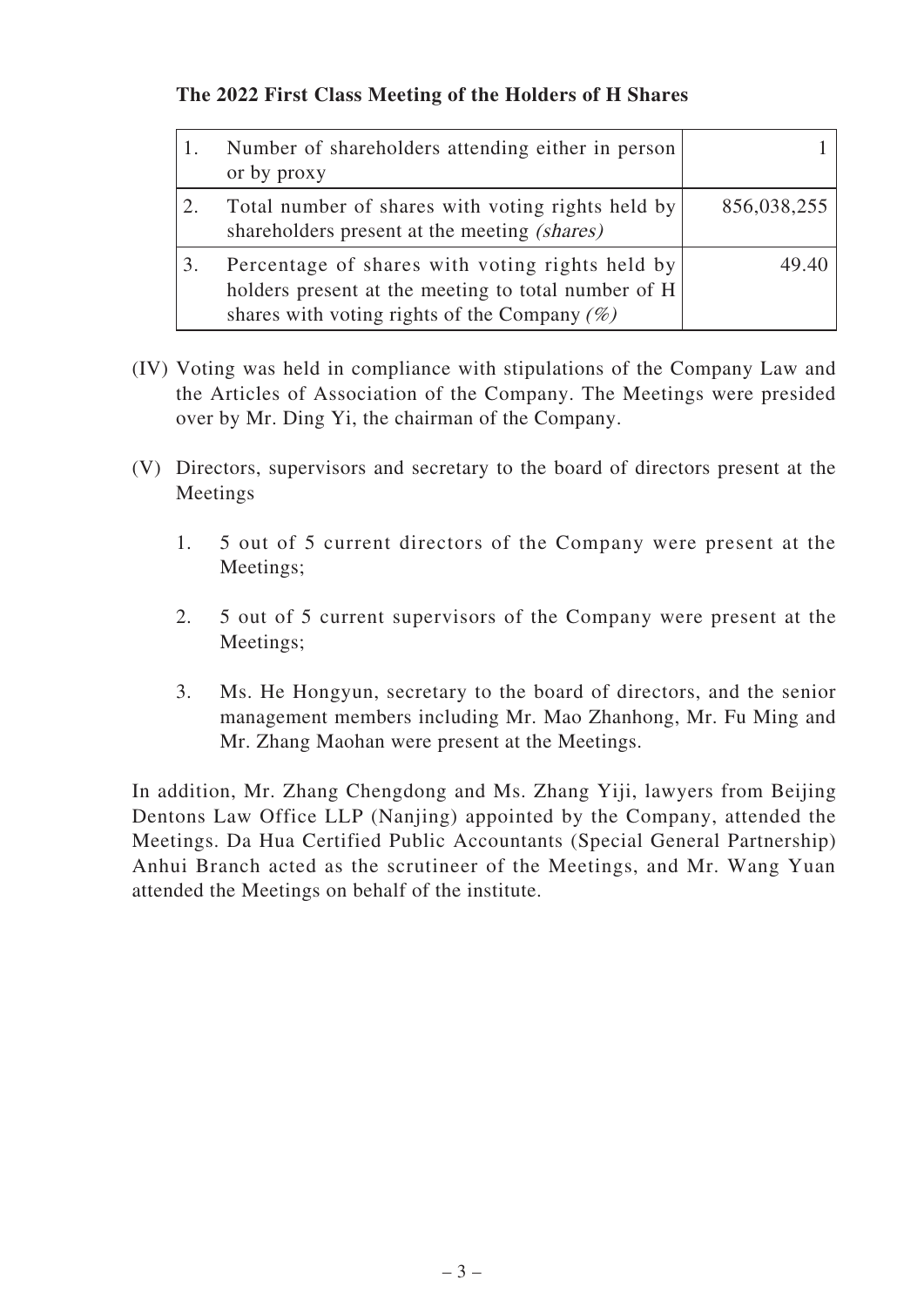#### **II. CONSIDERATION OF RESOLUTIONS**

#### **(I) Resolutions for Non-cumulative voting**

#### **The 2022 First Extraordinary General Meeting**

1. Resolution: **To consider and approve the Company's 2021 Restricted A Share Incentive Scheme (Draft) and its summary**

Result: Approved

Voting results:

|                               |                    | For               | <b>Against</b>     |                   |  |
|-------------------------------|--------------------|-------------------|--------------------|-------------------|--|
| <b>Type of shareholders</b>   | Number of<br>votes | Percentage<br>(%) | Number of<br>votes | Percentage<br>(%) |  |
| A shareholders                | 3,701,276,968      | 99.02             | 36,661,161         | 0.98              |  |
| H shareholders                | 752,615,502        | 87.86             | 103,973,253        | 12.14             |  |
| <b>Total ordinary shares:</b> | 4,453,892,470      | 96.94             | 140,634,414        | 3.06              |  |

2. Resolution: **To consider and approve the Performance Appraisal Measures for the 2021 Restricted A Share Incentive Scheme of the Company**

Result: Approved

|                               | For                |                   | <b>Against</b>     |                   |  |
|-------------------------------|--------------------|-------------------|--------------------|-------------------|--|
| <b>Type of shareholders</b>   | Number of<br>votes | Percentage<br>(%) | Number of<br>votes | Percentage<br>(%) |  |
| A shareholders                | 3,705,581,968      | 99.13             | 32,356,161         | 0.87              |  |
| H shareholders                | 754,383,502        | 88.07             | 102,205,253        | 11.93             |  |
| <b>Total ordinary shares:</b> | 4,459,965,470      | 97.07             | 134,561,414        | 2.93              |  |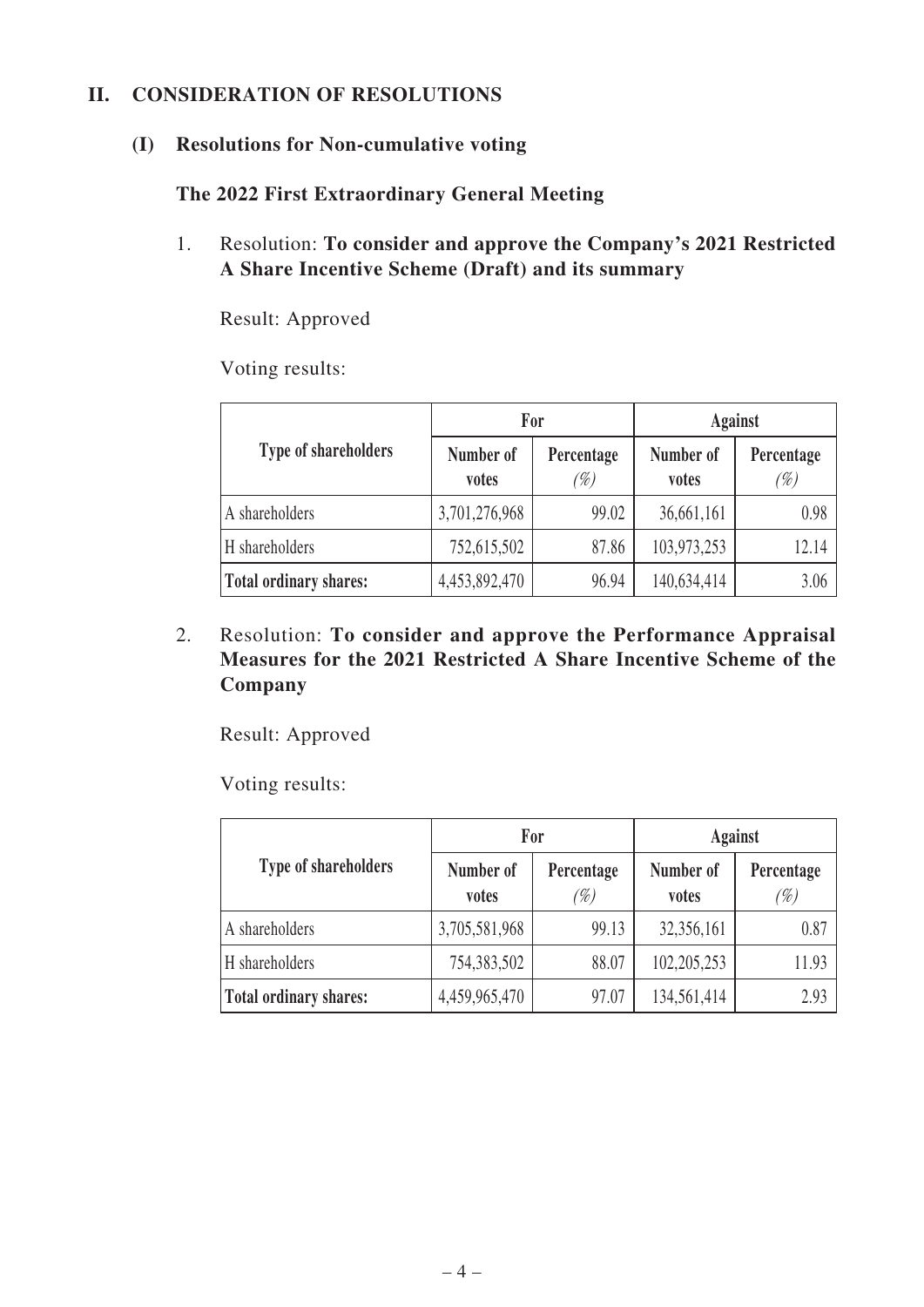#### 3. Resolution: **To consider and approve the Administrative Measures on Share Incentives of the Company**

Result: Approved

Voting results:

|                               |                    | For               | <b>Against</b>     |                   |
|-------------------------------|--------------------|-------------------|--------------------|-------------------|
| Type of shareholders          | Number of<br>votes | Percentage<br>(%) | Number of<br>votes | Percentage<br>(%) |
| A shareholders                | 3,705,581,968      | 99.13             | 32,356,161         | 0.87              |
| H shareholders                | 754,383,502        | 88.07             | 102, 205, 253      | 11.93             |
| <b>Total ordinary shares:</b> | 4,459,965,470      | 97.07             | 134,561,414        | 2.93              |

4. Resolution: **To consider and approve the Company's resolution on authorization to the Board to handle the related matters for the Restricted Shares Incentive Scheme by the general meeting**

Result: Approved

|                               |                    | For               | <b>Against</b>     |                   |  |
|-------------------------------|--------------------|-------------------|--------------------|-------------------|--|
| <b>Type of shareholders</b>   | Number of<br>votes | Percentage<br>(%) | Number of<br>votes | Percentage<br>(%) |  |
| A shareholders                | 3,705,581,968      | 99.13             | 32,356,261         | 0.87              |  |
| H shareholders                | 754,383,502        | 88.07             | 102,205,253        | 11.93             |  |
| <b>Total ordinary shares:</b> | 4,459,965,470      | 97.07             | 134,561,514        | 2.93              |  |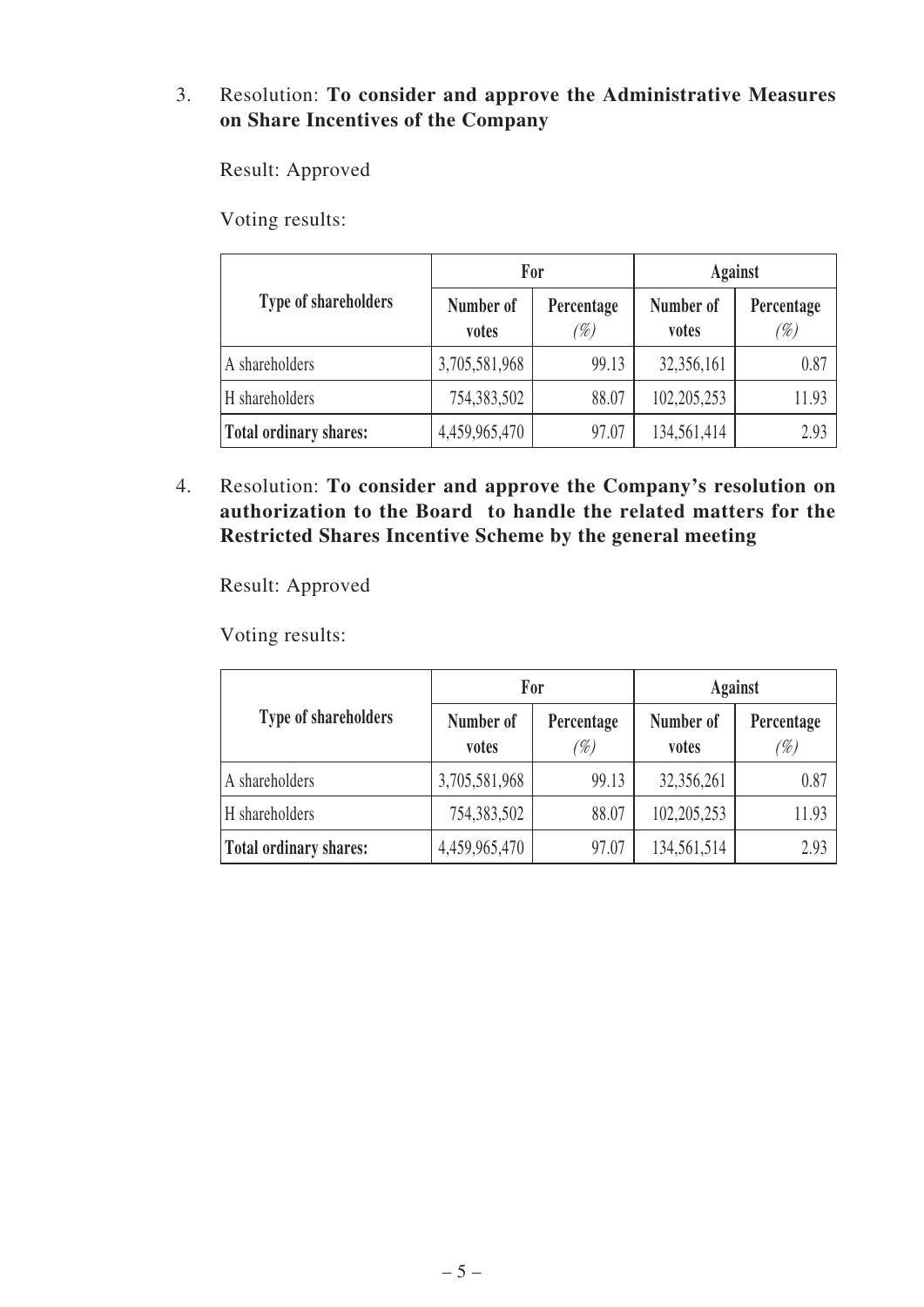**The 2022 First Class Meeting of the Holders of A Shares**

**1.** Resolution: **To consider and approve the Company's 2021 Restricted A Share Incentive Scheme (Draft) and its summary**

Result: Approved

Voting results:

|                             |                    | For               | <b>Against</b>     |                   |
|-----------------------------|--------------------|-------------------|--------------------|-------------------|
| <b>Type of shareholders</b> | Number of<br>votes | Percentage<br>(%) | Number of<br>votes | Percentage<br>(%) |
| A shareholders              | 3,701,276,968      | 99.02             | 36,661,161         | 0.98              |

**2.** Resolution: **To consider and approve the Performance Appraisal Measures for the 2021 Restricted A Share Incentive Scheme of the Company**

Result: Approved

Voting results:

|                             | For                |                  | Against            |                  |  |
|-----------------------------|--------------------|------------------|--------------------|------------------|--|
| <b>Type of shareholders</b> | Number of<br>votes | Percentage<br>%) | Number of<br>votes | Percentage<br>%) |  |
| A shareholders              | 3,705,581,968      | 99.13            | 32,356,161         | 0.87             |  |

# **3.** Resolution: **To consider and approve the Administrative Measures on Share Incentives of the Company**

Result: Approved

|                             |                    | For              | <b>Against</b>     |                   |  |
|-----------------------------|--------------------|------------------|--------------------|-------------------|--|
| <b>Type of shareholders</b> | Number of<br>votes | Percentage<br>%) | Number of<br>votes | Percentage<br>(%) |  |
| A shareholders              | 3,705,581,968      | 99.13            | 32,356,161         | $\rm 0.87$        |  |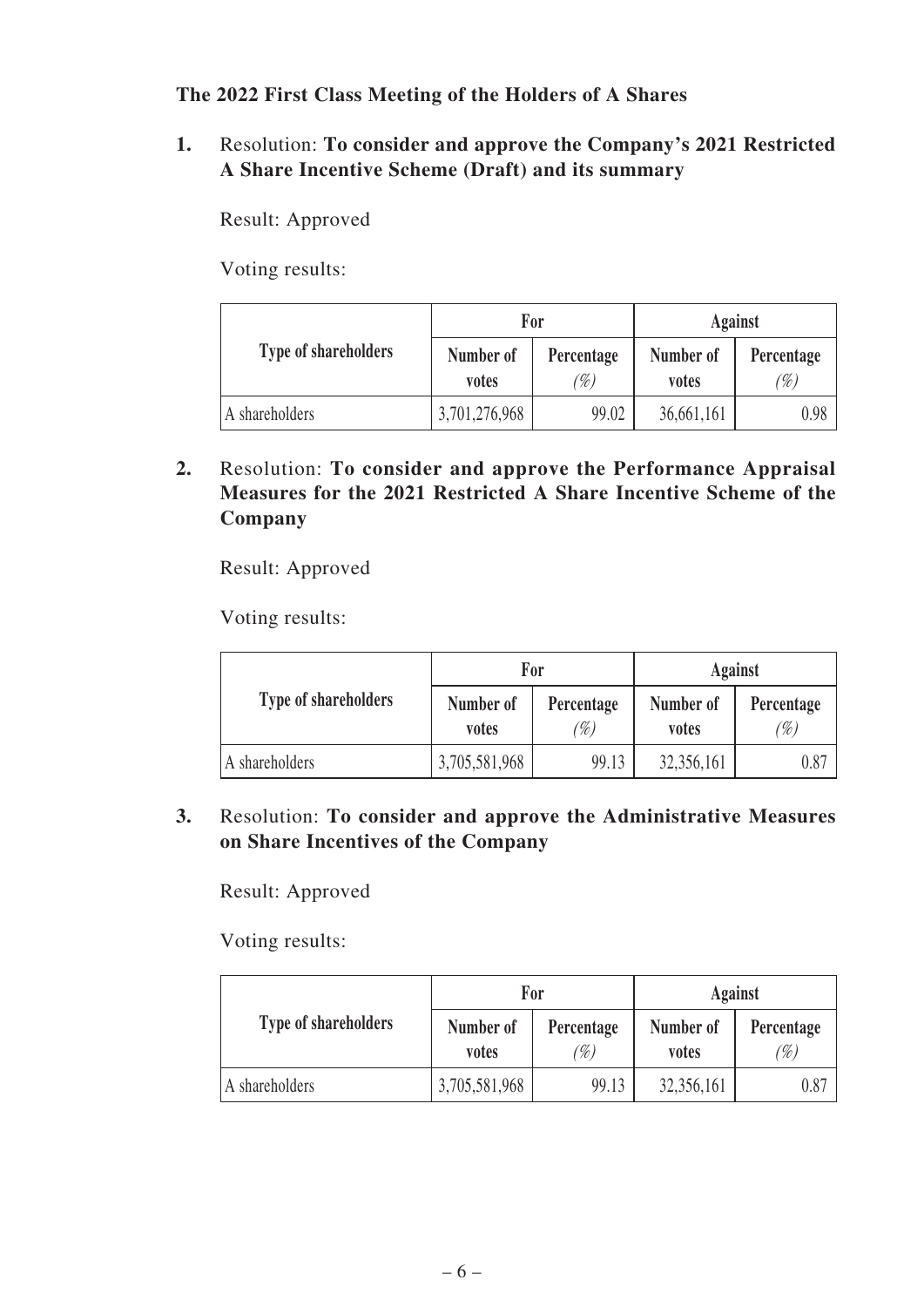# **4.** Resolution: **To consider and approve the Company's resolution on authorization to the Board to handle the related matters for the Restricted Shares Incentive Scheme by the general meeting**

Result: Approved

Voting results:

|                             |                    | For              | <b>Against</b>     |                  |
|-----------------------------|--------------------|------------------|--------------------|------------------|
| <b>Type of shareholders</b> | Number of<br>votes | Percentage<br>%) | Number of<br>votes | Percentage<br>%) |
| A shareholders              | 3,705,581,968      | 99.13            | 32,356,261         | 0.87             |

# **The 2022 First Class Meeting of the Holders of H Shares**

**1.** Resolution: **To consider and approve the Company's 2021 Restricted A Share Incentive Scheme (Draft) and its summary**

Result: Approved

Voting results:

|                             | For                |                  | Against            |                  |  |
|-----------------------------|--------------------|------------------|--------------------|------------------|--|
| <b>Type of shareholders</b> | Number of<br>votes | Percentage<br>%) | Number of<br>votes | Percentage<br>%) |  |
| H shareholders              | 752,615,502        | 87.92            | 103,422,753        | 12.08            |  |

**2.** Resolution: **To consider and approve the Performance Appraisal Measures for the 2021 Restricted A Share Incentive Scheme of the Company**

Result: Approved

|                             |                    | For              | <b>Against</b>     |                  |  |
|-----------------------------|--------------------|------------------|--------------------|------------------|--|
| <b>Type of shareholders</b> | Number of<br>votes | Percentage<br>%) | Number of<br>votes | Percentage<br>%) |  |
| H shareholders              | 754,383,502        | 88.12            | 101,654,753        | 11.88            |  |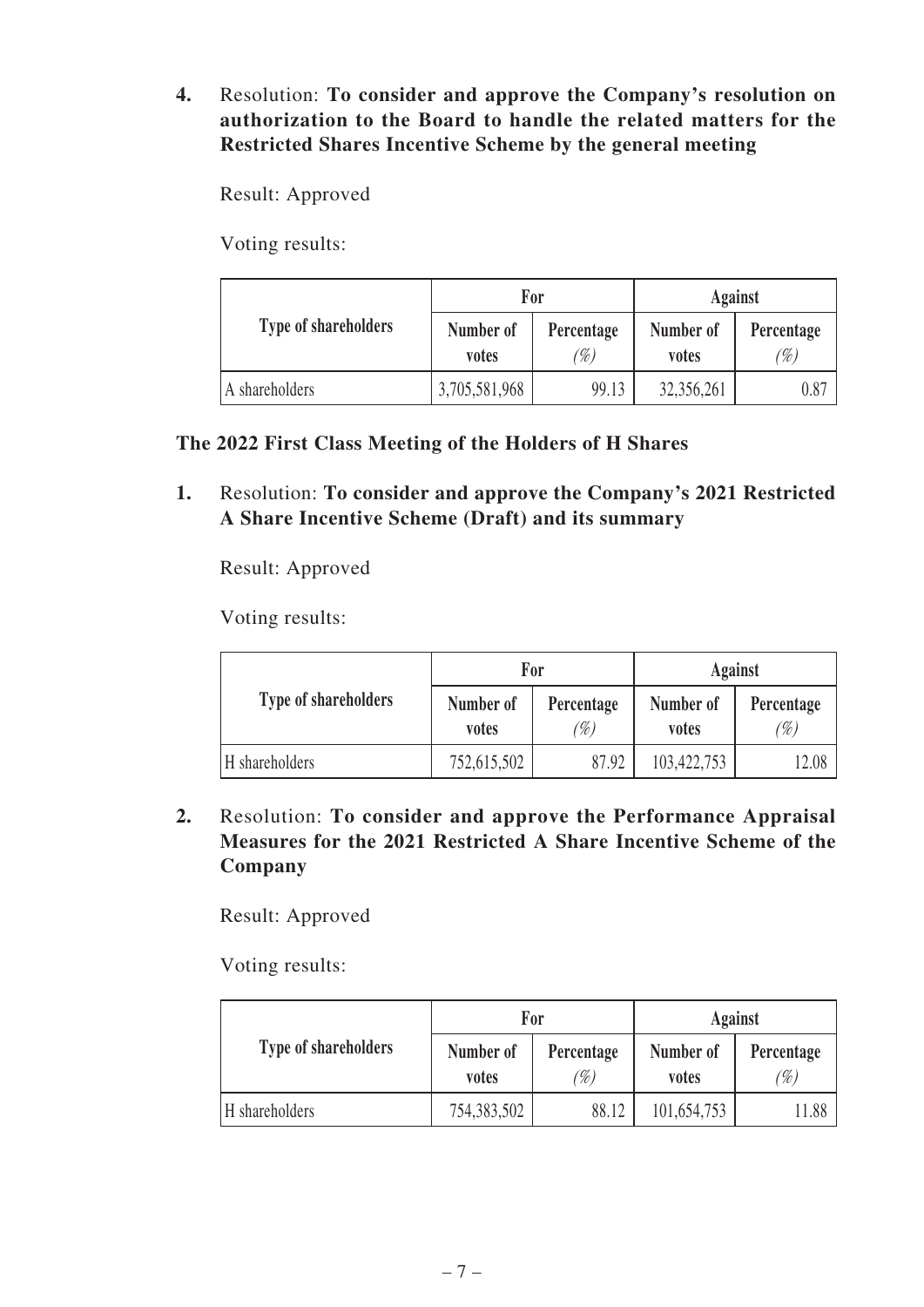#### **3.** Resolution: **To consider and approve the Administrative Measures on Share Incentives of the Company**

Result: Approved

Voting results:

|                             |             | For                                                      | <b>Against</b>      |       |  |
|-----------------------------|-------------|----------------------------------------------------------|---------------------|-------|--|
| <b>Type of shareholders</b> | votes       | Number of   Percentage   Number of   Percentage  <br>(%) | votes               | (%)   |  |
| H shareholders              | 754,383,502 |                                                          | 88.12   101,654,753 | 11.88 |  |

**4.** Resolution: **To consider and approve the Company's resolution on authorization to the Board to handle the related matters for the Restricted Shares Incentive Scheme by the general meeting**

Result: Approved

|                             |             | For | Against                                         |                           |  |
|-----------------------------|-------------|-----|-------------------------------------------------|---------------------------|--|
| <b>Type of shareholders</b> |             |     | Number of   Percentage   Number of   Percentage |                           |  |
|                             | votes       | (%) | votes                                           | $\mathscr{C}_\mathscr{D}$ |  |
| H shareholders              | 754,383,502 |     | 88.12   101,654,753                             | 11.88                     |  |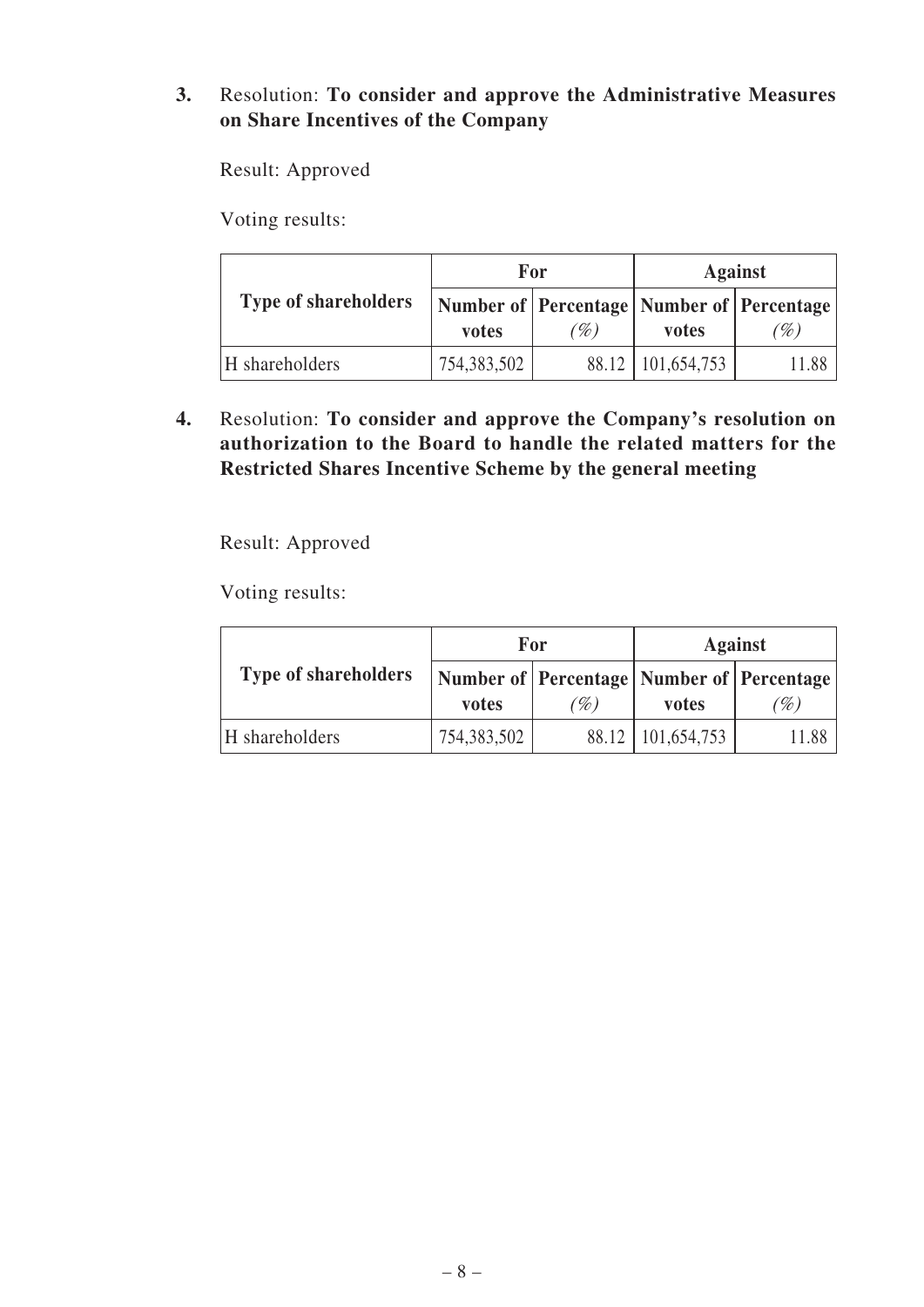#### **No. Resolutions For Against Number of votes Percentage**   $(\%)$ **Number of votes Percentage**  (%) 1 To consider and approve the Company's 2021 Restricted A Share Incentive Scheme (Draft) and its summary 194,809,512 84.16 36.661.161 15.84 2 To consider and approve the Performance Appraisal Measures for 199,114,512 86.02 32,356,161 13.98

# **(II) Voting results on material issues by shareholders holding less than 5% interests**

|                | summary                                                                                                                                                                                       |               |       |            |       |
|----------------|-----------------------------------------------------------------------------------------------------------------------------------------------------------------------------------------------|---------------|-------|------------|-------|
| $\overline{2}$ | To consider and approve the<br>Performance Appraisal Measures for<br>the 2021 Restricted A Share Incentive<br>Scheme of the Company                                                           | 199, 114, 512 | 86.02 | 32,356,161 | 13.98 |
| 3              | To consider and approve the<br>Administrative Measures on Share<br>Incentives of the Company                                                                                                  | 199, 114, 512 | 86.02 | 32,356,161 | 13.98 |
| $\overline{4}$ | To consider and approve the<br>Company's resolution on authorization<br>to the Board to handle the related<br>matters for the Restricted Shares<br>Incentive Scheme by the general<br>meeting | 199, 114, 512 | 86.02 | 32,356,261 | 13.98 |

# **(III) Explanation regarding voting on the resolutions**

- 1. All resolutions of the 2022 First Extraordinary General Meeting are special resolutions, which are passed by more than two-thirds of the voting rights held by non-connected shareholders participating in the voting, and all resolutions shall be counted separately for minority investors.
- 2. All resolutions of the 2022 First Class Meeting of the Holders of A Shares and the 2022 First Class Meeting of the Holders of H Shares are special resolutions, which are passed by more than two-thirds of the voting rights held by non-connected shareholders participating in the voting.
- 3. Shareholders who are the participants of the Company's 2021 Restricted Share Incentive or who are connected with the participants of the Incentive Scheme have abstained from voting on all the proposals of the Meetings.